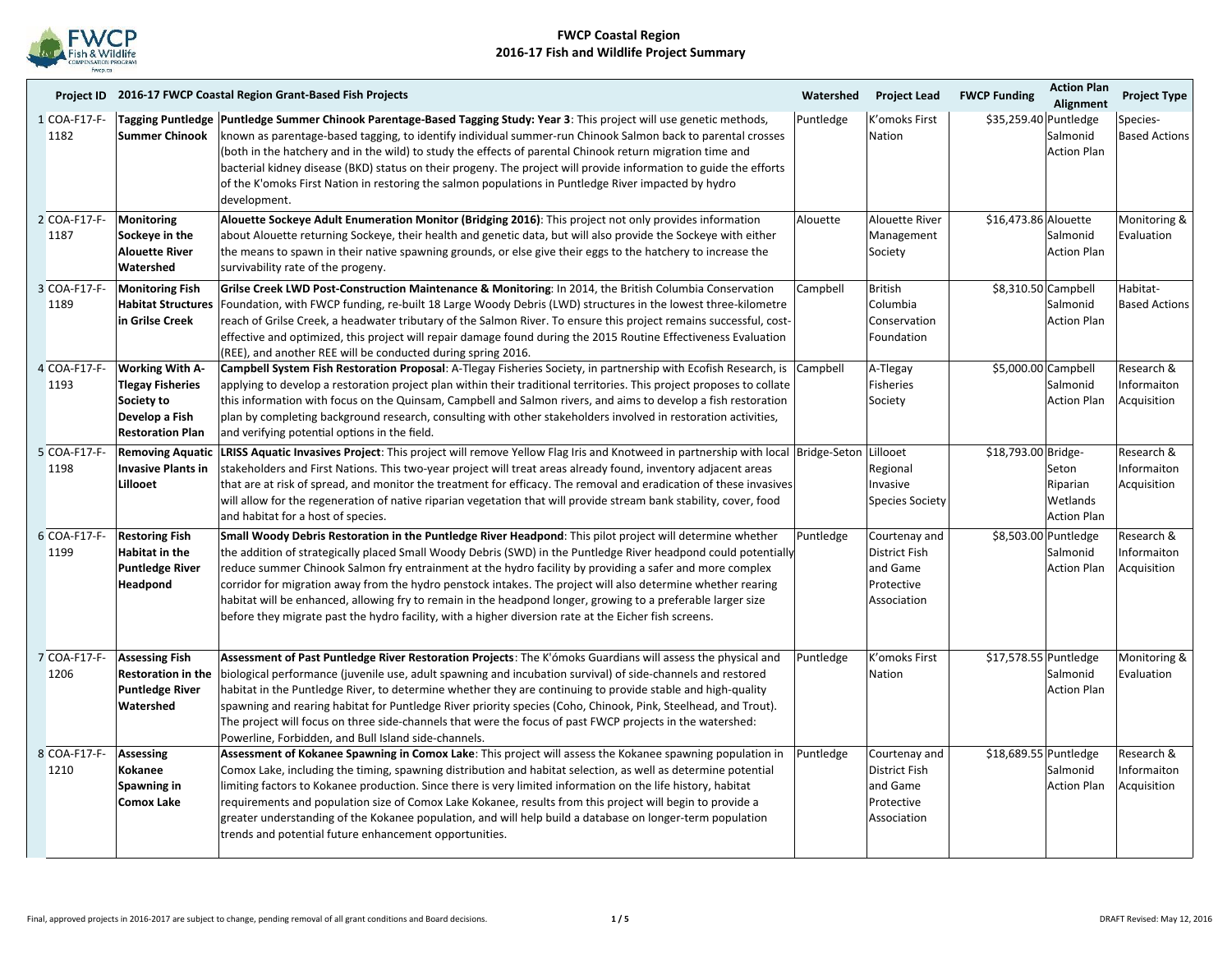

|                       |                                                                                                          | Project ID 2016-17 FWCP Coastal Region Grant-Based Fish Projects (cont'd)                                                                                                                                                                                                                                                                                                                                                                                                                                                                                                                                                                                                                                                                                                                                                            | Watershed                 | <b>Project Lead</b>                                      | <b>FWCP Funding</b>   | <b>Action Plan</b><br>Alignment                         | <b>Project Type</b>                      |
|-----------------------|----------------------------------------------------------------------------------------------------------|--------------------------------------------------------------------------------------------------------------------------------------------------------------------------------------------------------------------------------------------------------------------------------------------------------------------------------------------------------------------------------------------------------------------------------------------------------------------------------------------------------------------------------------------------------------------------------------------------------------------------------------------------------------------------------------------------------------------------------------------------------------------------------------------------------------------------------------|---------------------------|----------------------------------------------------------|-----------------------|---------------------------------------------------------|------------------------------------------|
| 9 COA-F17-F-<br>1218  | <b>Using New</b><br>"Skyline" to<br>Improve Fish<br>Habitat at Elk Falls<br>Canyon                       | Elk Falls Canyon Spawning Gravel Bulk Delivery: Year 1: With the new bulk gravel delivery system (installed in<br>2016) in Elk Falls Provincial Park, this project aims to provide funding for the first year of major gravel additions<br>to the Upper Canyon Reach of Campbell River. This gravel will provide valuable spawning habitat for all species<br>of salmon and trout. Given the infrastructure investment by FWCP and others, this is a logical step forward in<br>mitigating the gravel recruitment issue in this system.                                                                                                                                                                                                                                                                                              | Campbell                  | <b>British</b><br>Columbia<br>Conservation<br>Foundation | \$58,300.00 Campbell  | Salmonid<br><b>Action Plan</b>                          | Habitat-<br><b>Based Actions</b>         |
| 10 COA-F17-F-<br>1251 | <b>Conserving Land</b><br>to Support<br><b>Puntledge River</b><br><b>Salmonids</b>                       | Land Securement & Reclamation for Puntledge Salmonids: Project Watershed has a vision to secure and<br>restore a key property, a former sawmill site, in the K'ómoks Estuary. This project is for a scoping grant to<br>compile the necessary background information and studies, identify information gaps and personnel<br>requirements, and meet with relevant stakeholders and experts, leading up to the development of a complete<br>land securement strategy, and preliminary restoration prescription for the site.                                                                                                                                                                                                                                                                                                          | Puntledge                 | Comox Valley<br>Project<br>Watershed<br>Society          | \$11,015.85 Puntledge | Riparian<br>Wetlands<br><b>Action Plan</b>              | Research &<br>Informaiton<br>Acquisition |
| 11 COA-F17-F-<br>1258 | <b>Improving Fish</b><br><b>Habitat on</b><br><b>Campbell River</b>                                      | Campbell River Spawning Gravel Placement: Site 7-IV: In the lower Campbell River system, gravel recruitment<br>is an ongoing footprint issue due to the blockage of natural gravel recruitment from the upper river, caused by<br>the construction of the John Hart Generating Facility in 1947. This project is part of an ongoing gravel<br>recruitment program on the Campbell River and will result in the reconstruction of an 1800 square-metre<br>spawning gravel pad in an historically significant area for Chinook, Coho, Chum and Steelhead populations.                                                                                                                                                                                                                                                                  | Campbell                  | Campbell<br><b>River Salmon</b><br>Foundation            | \$79,261.43 Campbell  | Salmonid<br><b>Action Plan</b>                          | Habitat-<br><b>Based Actions</b>         |
| 12 COA-F17-F-<br>1329 | Developing a<br><b>Conservation and</b><br><b>Restoration Plan</b><br>for Seton River<br><b>Corridor</b> | Seton River Corridor Conservation Restoration Project: Phase 4: This project engages disparate stakeholders to Bridge-Seton Splitrock<br>facilitate the development and implementation of a Seton River Corridor Conservation and Restoration Plan,<br>with the aim of enhancing and increasing valuable habitat for fish and wildlife, with a focus on species-at-risk.<br>This project will provide valuable information about past restoration and revegetation activities through a<br>comprehensive monitoring program in partnership with Thompson Rivers University, where research will be<br>undertaken to determine factors that influence success/failure of bioengineering and other revegetation works<br>that can be extrapolated across the St'at'imc Territory in relation to site analysis and probability success. |                           | Environmental                                            | \$40,000.00 Bridge-   | Seton<br>Salmonid<br><b>Action Plan</b>                 | Habitat-<br><b>Based Actions</b>         |
| 13 COA-F17-F-<br>1342 | <b>Restoring Fish</b><br><b>Habitat on Upper</b><br><b>Squamish River</b>                                | Upper Squamish River Habitat Restoration Project: This project involves restoring several important salmonid<br>watercourses in the upper Squamish River Watershed, including High Falls Creek (adjacent to the Daisy Reservoir<br>Penstocks), Branch 100 Creek, and Mile 22 Creek, to improve access for salmon stocks (including Coho, Chum,<br>Pink, Steelhead, and Chinook) and provide overwintering, rearing, and spawning habitat. The project will also<br>increase habitat features, such as boulder clusters and Large Woody Debris (LWD) structures.                                                                                                                                                                                                                                                                      | Cheakamus                 | Squamish<br>River<br>Watershed<br>Society                |                       | \$85,400.00 Cheakamus<br>Salmonid<br><b>Action Plan</b> | Habitat-<br><b>Based Actions</b>         |
| 14 COA-F17-F-<br>1343 | <b>Improving Fish</b><br><b>Habitat at Dave</b><br><b>Marshall Salmon</b><br>Reserve                     | Dave Marshall Salmon Reserve Restoration & Upgrades: This project will focus on restoring, upgrading and<br>maintaining several main groundwater and river intake channels on the Cheakamus Centre (School District #44)<br>property. The project will also focus on habitat improvements for Coho, Chum, Pink, Chinook, and Steelhead<br>Salmon, as well as benefit other salmonids and wildlife.                                                                                                                                                                                                                                                                                                                                                                                                                                   | Cheakamus                 | Squamish<br>River<br>Watershed<br>Society                |                       | \$72,110.00 Cheakamus<br>Salmonid<br><b>Action Plan</b> | Habitat-<br><b>Based Actions</b>         |
| 15 COA-F17-F-<br>1352 | <b>Survey of Two</b><br><b>Tributary Creeks</b><br>in the Courtenay<br><b>River Estuary</b>              | Survey of Two Tributary Creeks in the Courtenay River Estuary: This project will conduct preliminary<br>topographic surveys of both Glen Urquhart and Mallard creeks to determine options for future stream<br>restoration. Habitat features, such as pools and riffles, as well as man-made features such as ponds, weirs and<br>culverts will also be surveyed.                                                                                                                                                                                                                                                                                                                                                                                                                                                                    | Puntledge                 | Comox Valley<br>Project<br>Watershed<br>Society          |                       | \$4,490.00 Puntledge<br>Salmonid<br><b>Action Plan</b>  | Research &<br>Informaiton<br>Acquisition |
| 16 COA-F17-F-<br>1354 | <b>Monitoring</b><br><b>Habitat</b><br><b>Restoration at</b><br><b>Apple Springs</b>                     | Apple Springs Effectiveness Monitoring Program: This project will create an effectiveness monitoring program<br>that will evaluate and measure the effectiveness of the previous Apple Springs Salmon Habitat Restoration<br>Project for the lower Bridge River. The purpose of this project is to ensure the original restoration project is still<br>suitable for Coho, Chinook and Steelhead Salmon, through scientific evaluation of the initial project's<br>effectiveness.                                                                                                                                                                                                                                                                                                                                                     | Bridge-Seton Bridge River | <b>Indian Band</b>                                       | \$9,999.50 Bridge-    | Seton<br>Salmonid<br><b>Action Plan</b>                 | Monitoring &<br>Evaluation               |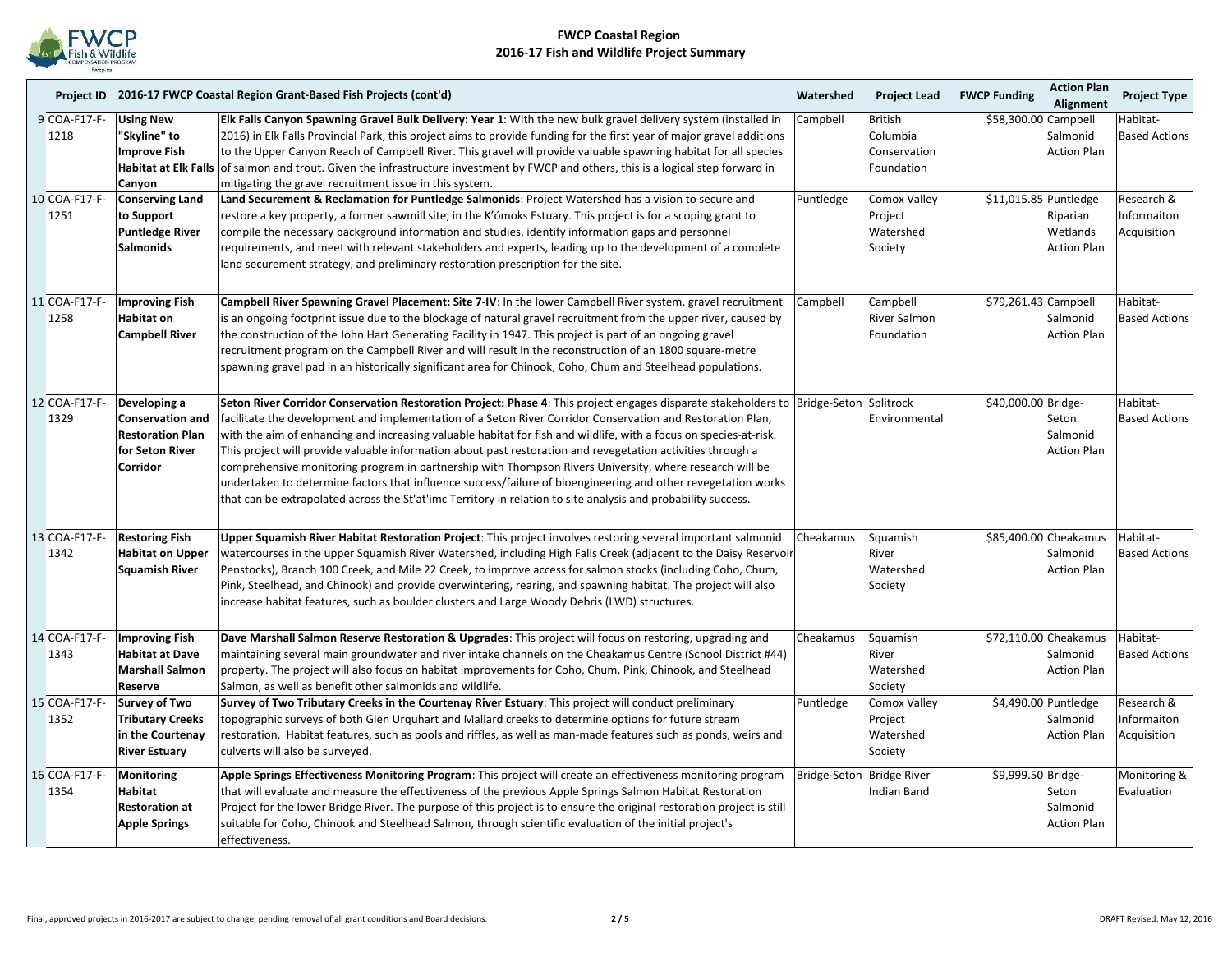

|      |               |                                                                                                 | Project ID 2016-17 FWCP Coastal Region Grant-Based Fish Projects (cont'd)                                                                                                                                                                                                                                                                                                                                                                                                                                                                                                                                                                                                                                                                                           | Watershed | <b>Project Lead</b>                                      | <b>FWCP Funding</b>   | <b>Action Plan</b><br>Alignment                        | <b>Project Type</b>                      |
|------|---------------|-------------------------------------------------------------------------------------------------|---------------------------------------------------------------------------------------------------------------------------------------------------------------------------------------------------------------------------------------------------------------------------------------------------------------------------------------------------------------------------------------------------------------------------------------------------------------------------------------------------------------------------------------------------------------------------------------------------------------------------------------------------------------------------------------------------------------------------------------------------------------------|-----------|----------------------------------------------------------|-----------------------|--------------------------------------------------------|------------------------------------------|
| 1360 | 17 COA-F17-F- | <b>Assessing</b><br>Salmonids and<br><b>Habitat at Gates</b><br><b>Creek</b>                    | Gates Creek Salmonid Habitat and Population Assessments: This project has three distinct parts, including<br>enumeration of juvenile Coho and Sockeye Salmon, Bull Trout and Rainbow Trout, as well as development of in-<br>stream and riparian habitat restoration prescriptions. This project will provide restoration options for Coho and<br>Bull Trout habitat in the Gates Creek watershed upon which future projects may be based.                                                                                                                                                                                                                                                                                                                          |           | Bridge-Seton Lillooet Tribal<br>Council                  | \$47,000.00 Bridge-   | Seton<br>Salmonid<br><b>Action Plan</b>                | Research &<br>Informaiton<br>Acquisition |
| 1371 | 18 COA-F17-F- | <b>Restoring Salmon</b><br><b>Habitat in the</b><br><b>Stave River</b><br>Watershed             | Stave River Watershed: Restoring Salmon Habitat: This project aims to increase and diversify off-channel<br>habitats within the lower two kilometres of the Stave River, to support salmon rearing and overwintering. This<br>project will improve monitoring of water quality, fish, and vegetation and help inform future restoration designs<br>and communications. This project is in collaboration with: Kwantlen First Nation, who under their current land<br>management review process identified this site as having important environmental habitat values; DFO; SVSES;<br>the District of Mission; and the community at-large.                                                                                                                           | Stave     | <b>Fraser Valley</b><br>Watersheds<br>Coalition          | \$71,237.10 Stave     | Salmonid<br><b>Action Plan</b>                         | Habitat-<br><b>Based Actions</b>         |
| 1372 | 19 COA-F17-F- | <b>Supporting</b><br><b>Hatchery Efforts</b><br>to Restore<br><b>Coquitlam River</b><br>Sockeye | Coquitlam Sockeye Restoration Using Hatchery Intervention: In this project, hatchery intervention initiated in<br>2015/16, will be used to increase the number of Sockeye smolts that are leaving Coquitlam Reservoir, resulting<br>in an increase of adult Sockeye returning to the reservoir. This project is part of the effort to re-introduce<br>Sockeye Salmon into Coquitlam Reservoir.                                                                                                                                                                                                                                                                                                                                                                      | Coquitlam | Watershed<br><b>Watch Salmon</b><br>Society              | \$20,000.00 Coquitlam | Salmonid<br><b>Action Plan</b>                         | Species-<br><b>Based Actions</b>         |
| 1379 | 20 COA-F17-F- | <b>Planning to</b><br><b>Improve Fish</b><br>Habitat on Jordan<br>River                         | Design/Work Plans for Gravel Placement in Jordan River Reach 1: This project's goal is to develop the design<br>and work plan for placement of spawning gravel in Reach 1 of the Jordan River (Prescription Site 5 in the Jordan<br>River Restoration Plan, Burt and Hill 2015). The intent is to address all requirements and concerns, and compile<br>results into a document that allows this project to proceed to the construction phase through a November 2017<br>FWCP grant application. This project is part of an overall plan that involves bringing together agency<br>representatives, First Nations, local land-owners, and other interested parties into Jordan River Round Table for<br>the purpose of overseeing restoration efforts on the river. | Jordan    | Pacheedaht<br><b>First Nation</b>                        | \$49,981.00 Watershed | Plan                                                   | Research &<br>Informaiton<br>Acquisition |
| 1382 | 21 COA-F17-F- | <b>Connectivity at</b><br><b>Simms Park</b>                                                     | Improving Habitat Simms Park Refocus to Improve Side Channel Connectivity: This project involves the redesign of a high-priority<br>habitat restoration project on the Courtenay River. The project will enhance habitat by improving connectivity<br>between the slough, pond and finger, thereby improving access for fish, and will result in the restoration of a<br>tidal influenced off-channel section of the Courtenay River.                                                                                                                                                                                                                                                                                                                               | Puntledge | <b>Comox Valley</b><br>Project<br>Watershed<br>Society   |                       | \$4,999.70 Puntledge<br>Salmonid<br><b>Action Plan</b> | Habitat-<br><b>Based Actions</b>         |
| 1411 | 22 COA-F17-F- | <b>Improving Fish</b><br><b>Habitat in the</b><br><b>Shuswap River</b><br>Watershed             | Middle Shuswap River Off-Channel Access Assessment: This project will explore off-channel habitat below<br>Wilsey Dam to determine opportunities for providing rearing habitat for anadromous and resident fish species.<br>This is a seed funding research project that aims to identify projects that would have significant benefit to<br>rearing anadromous and resident fish species in the Middle Shuswap River.                                                                                                                                                                                                                                                                                                                                              | Shuswap   | Yucwmenlucw<br>u (Caretakers<br>of the Land)<br>2007 LLP | \$4,990.00 Shuswap    | Salmonid<br><b>Action Plan</b>                         | Research &<br>Informaiton<br>Acquisition |
|      |               |                                                                                                 |                                                                                                                                                                                                                                                                                                                                                                                                                                                                                                                                                                                                                                                                                                                                                                     |           | <b>Fish Project Total:</b>                               | \$687,392.44          |                                                        |                                          |

|               |                         | Project ID 2016-17 FWCP Coastal Region Grant-Based Wildlife Projects                                                        | Watershed      | <b>Project Lead</b> | <b>FWCP Funding</b>   | <b>Action Plan</b><br><b>Alignment</b> | <b>Project Type</b>  |
|---------------|-------------------------|-----------------------------------------------------------------------------------------------------------------------------|----------------|---------------------|-----------------------|----------------------------------------|----------------------|
| 23 COA-F17-W- | Improving               | Clowhom Watershed Species-at-Risk and Habitat Surveys: Year 4: This project will assess and map wetlands,                   | <b>Clowhom</b> | Halcyon             | \$75,000.00 Watershed |                                        | Habitat-             |
| 1181          |                         | Understanding of and undertake comprehensive surveys of species-at-risk and their habitat within the Clowhom Watershed. The |                | Professional        |                       | Plan                                   | <b>Based Actions</b> |
|               | <b>Clowhom</b>          | diverse public outreach and engagement components of the project will increase community participation in                   |                | Services            |                       |                                        |                      |
|               | Watershed               | wildlife conservation initiatives and increase public awareness of the valuable wildlife and habitat stewardship            |                |                     |                       |                                        |                      |
|               | Species- and            | activities supported by FWCP and its program partners.                                                                      |                |                     |                       |                                        |                      |
|               | <b>Habitats-at-Risk</b> |                                                                                                                             |                |                     |                       |                                        |                      |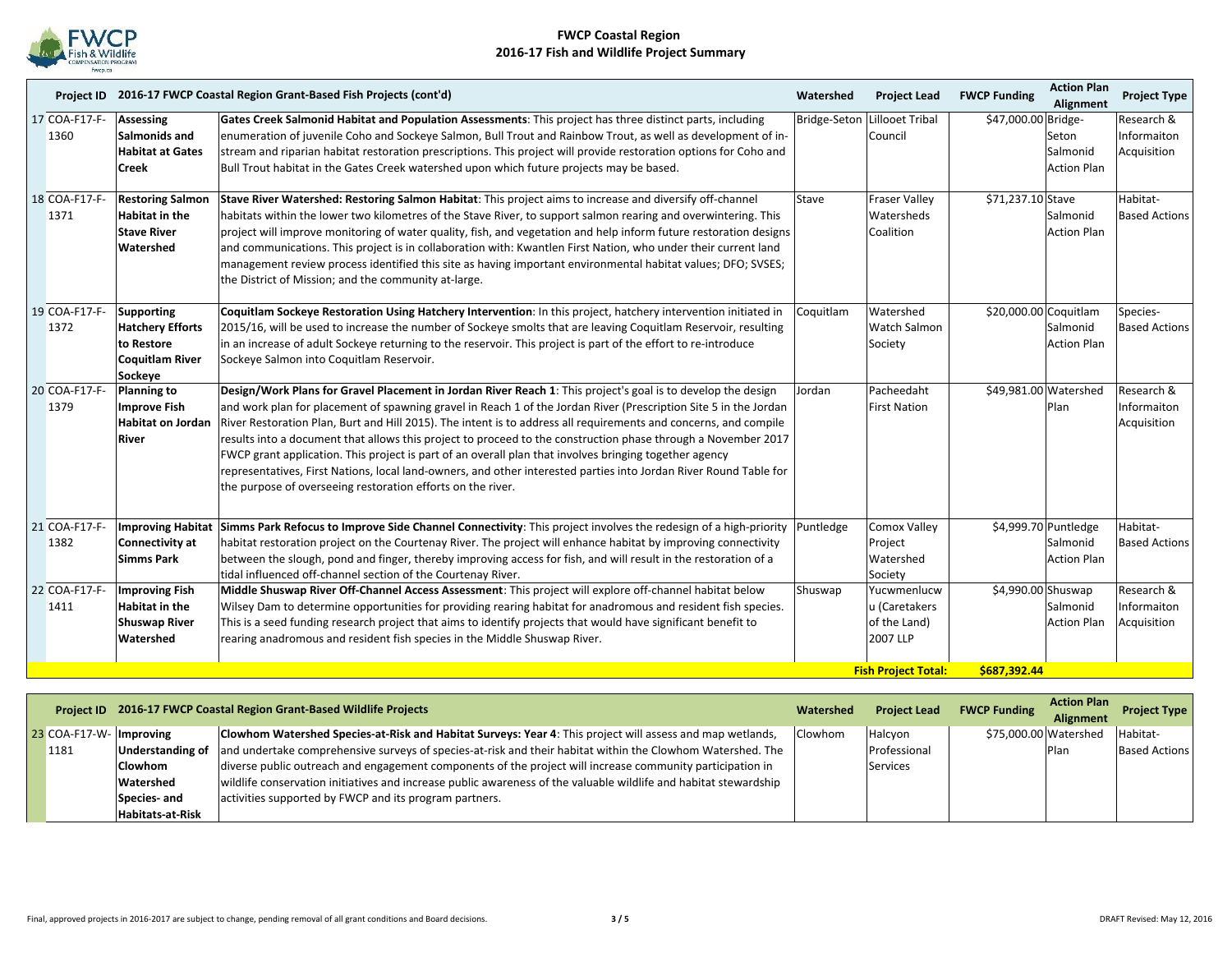

|    |               |                           | Project ID 2016-17 FWCP Coastal Region Grant-Based Wildlife Projects (cont'd)                                                              | Watershed                | <b>Project Lead</b> | <b>FWCP Funding</b>   | <b>Action Plan</b><br><b>Alignment</b> | <b>Project Type</b>  |
|----|---------------|---------------------------|--------------------------------------------------------------------------------------------------------------------------------------------|--------------------------|---------------------|-----------------------|----------------------------------------|----------------------|
|    | 24 COA-F17-W- | <b>Monitoring</b>         | Monitoring Bear Dens in Jordan & Campbell River Watersheds: The goal of this project is to monitor Black Bear Jordan and                   |                          | Artemis             |                       | \$8,941.62 Watershed                   | Habitat-             |
|    | 1186          | <b>Artificial Bear</b>    | dens (created in 2014 and 2015) through the enhancement of natural structures (e.g. entrances created in                                   | Campbell                 | Wildlife            |                       | Plan                                   | <b>Based Actions</b> |
|    |               | Dens in Jordan            | hollow trees and stumps) and installation of artificial structures (e.g. modified culverts and molded dens). This is                       |                          | Consultants         |                       |                                        |                      |
|    |               | and Campbell              | an innovative scientific project that will provide important information for the management of Black Bear                                  |                          |                     |                       |                                        |                      |
|    |               | <b>River Watersheds</b>   | habitat.                                                                                                                                   |                          |                     |                       |                                        |                      |
|    | 25 COA-F17-W- | <b>Supporting</b>         | Vancouver Island Marmot: Buttle Lake Supplementation and Monitoring 2016: This project will release                                        | Campbell                 | Marmot              | \$86,630.00 Campbell  |                                        | Species-             |
|    | 1191          | <b>Recovery of</b>        | captive-bred and wild-born marmots to strengthen existing colonies and improve colony distribution and                                     |                          | Recovery            |                       | Species                                | <b>Based Actions</b> |
|    |               | <b>Endangered</b>         | connectivity. It will also collect data on survival and reproduction by marmots released in previous years.                                |                          | Foundation          |                       | <b>Action Plan</b>                     |                      |
|    |               | Vancouver Island          | Statistical analysis will identify the release strategy through which marmots are most likely to succeed. The                              |                          |                     |                       |                                        |                      |
|    |               | Marmot                    | Vancouver Island Marmot is critically endangered and endemic to B.C.                                                                       |                          |                     |                       |                                        |                      |
|    | 26 COA-F17-W- | Conserving                | Species-at-Risk Conservation in the Stave River Watershed: This project will identify, protect, monitor and                                | Stave                    | Athene              | \$75,000.00 Stave     |                                        | Species-             |
|    | 1207          | Species at Risk in        | restore species-at-risk (SAR) and their habitats in the Stave River Watershed. Benefits to overall biodiversity in                         |                          | Ecological          |                       | <b>Species</b>                         | <b>Based Actions</b> |
|    |               | the Stave River           | the watershed will be observed through multiple species and stakeholder habitat management planning and                                    |                          |                     |                       | <b>Action Plan</b>                     |                      |
|    |               | Watershed                 | restoration.                                                                                                                               |                          |                     |                       |                                        |                      |
|    | 27 COA-F17-W- | <b>Conserving</b>         | Riparian Habitats and Species-at-Risk in Wahleach Watershed: This project will create a vegetation community Wahleach                      |                          | South Coast         | \$51,388.00 Watershed |                                        | Research &           |
|    | 1211          | <b>Riparian Habitats</b>  | map of riparian habitats and inventory FWCP high-priority, species-at-risk (SAR) in the Wahleach Watershed. The                            |                          | <b>Bat Action</b>   |                       | Plan                                   | Informaiton          |
|    |               | and Species-at-           | project will create a species-specific inventory, in order to determine the status of species inhabiting the                               |                          | Team                |                       |                                        | Acquisition          |
|    |               | <b>Risk in the</b>        | watershed.                                                                                                                                 |                          |                     |                       |                                        |                      |
|    |               | Wahleach                  |                                                                                                                                            |                          |                     |                       |                                        |                      |
|    |               | Watershed                 |                                                                                                                                            |                          |                     |                       |                                        |                      |
|    | 28 COA-F17-W  | Assessing                 | Wolverine Inventory and Conservation in South Coast Mountain Ranges: This large-scale, collaborative                                       | Bridge-Seton Ministry of |                     |                       | \$37,205.00 Cheakamus                  | Research &           |
|    | 1217          | Wolverine                 | inventory project will provide information on the distribution, abundance, and composition of wolverines across and                        |                          | Environment         |                       | Species                                | Informaiton          |
|    |               | Presence                  | the southern Coast Mountain ranges. The project will provide data needed to begin to effectively address                                   | Cheakamus                |                     |                       | <b>Action Plan</b>                     | Acquisition          |
|    |               |                           | threats and know where to best implement conservation actions for this important population of wolverines. A                               |                          |                     |                       |                                        |                      |
|    |               |                           | key outcome of this project will be an up-to-date inventory of wolverines in both watersheds that will allow                               |                          |                     |                       |                                        |                      |
|    |               |                           | resource managers to set appropriate harvest levels for this furbearer of conservation concern.                                            |                          |                     |                       |                                        |                      |
| 29 | COA-F17-W-    | <b>Restoring Wildlife</b> | Restoring Wildlife Habitat: Salmon River Conservation Area: In 2015, with support from FWCP and others, The Campbell                       |                          | The Nature          | \$11,000.00 Campbell  |                                        | Habitat-             |
|    | 1221          | Habitat at the            | Nature Trust of BC purchased property on the lower Salmon River as an addition to the Salmon River Estuary                                 |                          | Trust of British    |                       | Riparian                               | <b>Based Actions</b> |
|    |               | <b>Salmon River</b>       | Conservation Area. The goal of this project is to restore riparian and wetland habitats on this new conservation                           |                          | Columbia            |                       | Wetlands                               |                      |
|    |               |                           | <b>Conservation Area</b> land, and inventory species-at-risk. This project will improve habitat for breeding, migrating, and overwintering |                          |                     |                       | <b>Action Plan</b>                     |                      |
|    |               |                           | birds, amphibians, mammals and salmon.                                                                                                     |                          |                     |                       |                                        |                      |
|    | 30 COA-F17-W- | Conserving                | Riparian and Wetland Prioritization in Puntledge Watershed: This project will use science-based methods and                                | Puntledge                | Ecofish             | \$69,903.68 Puntledge |                                        | Research &           |
|    | 1253          | <b>Riparian and</b>       | local knowledge to identify and describe the current abundance, distribution and condition of wetlands and                                 |                          | Research            |                       | Riparian                               | Informaiton          |
|    |               | <b>Wetland Habitat</b>    | riparian areas in the Puntledge River Watershed, with the objective of identifying high conservation priorities.                           |                          |                     |                       | Wetlands                               | Acquisition          |
|    |               | in the Puntledge          | This project is led by a local conservancy in partnership with local First Nations, consultants and charities to                           |                          |                     |                       | <b>Action Plan</b>                     |                      |
|    |               | <b>River Watershed</b>    | guide selection of wetland and riparian habitat conservation while considering securement, enhancement, and                                |                          |                     |                       |                                        |                      |
|    |               |                           | restoration projects.                                                                                                                      |                          |                     |                       |                                        |                      |
|    | 31 COA-F17-W- | <b>Using eDNA to</b>      | Tailed Frog eDNA Assessment in the Bridge/Seton Watersheds: The Tailed Frog has been identified as a                                       | Bridge-Seton Hemmera     |                     | \$37,720.00 Bridge-   |                                        | Species-             |
|    | 1286          | <b>Assess Tailed</b>      | management priority within FWCP's Bridge-Seton Species Action Plan. Up to 75 streams within the FWCP                                       |                          | Envirochem          |                       | Seton                                  | <b>Based Actions</b> |
|    |               | <b>Frogs</b>              | application area, will be inventoried using eDNA methods to more accurately document occurrences for this                                  |                          | Inc.                |                       | <b>Species</b>                         |                      |
|    |               |                           | Blue-Listed, stream-dwelling amphibian. A more accurate understanding of species distribution is required for                              |                          |                     |                       | <b>Action Plan</b>                     |                      |
|    |               |                           | effective and efficient species management.                                                                                                |                          |                     |                       |                                        |                      |